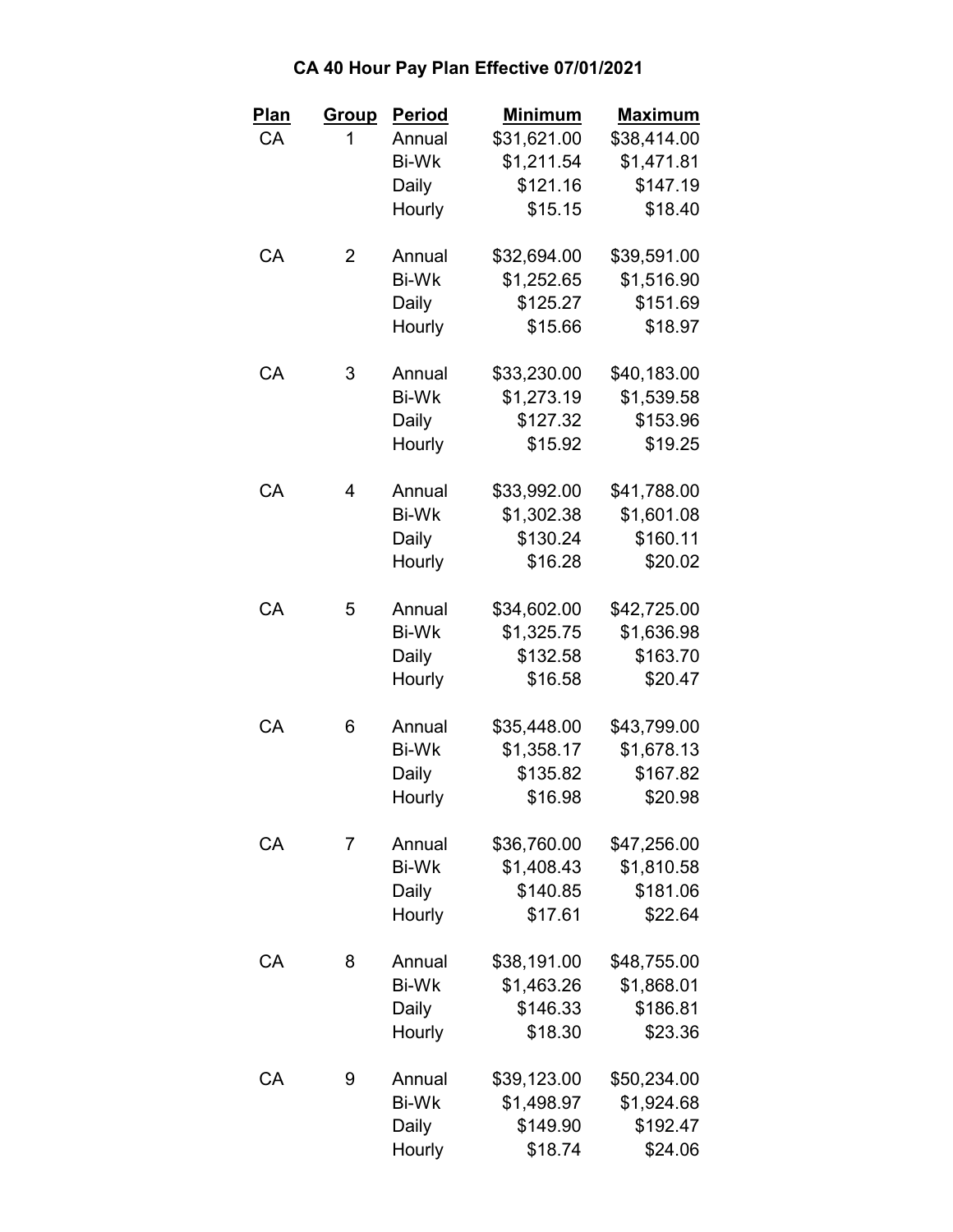| <b>Plan</b> | <u>Group</u> | <b>Period</b> | <b>Minimum</b> | <u>Maximum</u> |
|-------------|--------------|---------------|----------------|----------------|
| CA          | 10           | Annual        | \$40,267.00    | \$51,919.00    |
|             |              | <b>Bi-Wk</b>  | \$1,542.80     | \$1,989.24     |
|             |              | Daily         | \$154.28       | \$198.93       |
|             |              | Hourly        | \$19.29        | \$24.87        |
| CA          | 11           | Annual        | \$41,435.00    | \$53,618.00    |
|             |              | <b>Bi-Wk</b>  | \$1,587.55     | \$2,054.33     |
|             |              | Daily         | \$158.76       | \$205.44       |
|             |              | Hourly        | \$19.85        | \$25.68        |
| CA          | 12           | Annual        | \$42,681.00    | \$55,437.00    |
|             |              | <b>Bi-Wk</b>  | \$1,635.29     | \$2,124.03     |
|             |              | Daily         | \$163.53       | \$212.41       |
|             |              | Hourly        | \$20.45        | \$26.56        |
| CA          | 13           | Annual        | \$44,911.00    | \$60,102.00    |
|             |              | <b>Bi-Wk</b>  | \$1,720.73     | \$2,302.76     |
|             |              | Daily         | \$172.08       | \$230.28       |
|             |              | Hourly        | \$21.51        | \$28.79        |
| CA          | 14           | Annual        | \$46,869.00    | \$62,730.00    |
|             |              | <b>Bi-Wk</b>  | \$1,795.75     | \$2,403.45     |
|             |              | Daily         | \$179.58       | \$240.35       |
|             |              | Hourly        | \$22.45        | \$30.05        |
| СA          | 15           | Annual        | \$48,974.00    | \$65,509.00    |
|             |              | <b>Bi-Wk</b>  | \$1,876.40     | \$2,509.93     |
|             |              | Daily         | \$187.64       | \$251.00       |
|             |              | Hourly        | \$23.46        | \$31.38        |
| CA          | 16           | Annual        | \$51,302.00    | \$68,428.00    |
|             |              | <b>Bi-Wk</b>  | \$1,965.60     | \$2,621.77     |
|             |              | Daily         | \$196.56       | \$262.18       |
|             |              | Hourly        | \$24.57        | \$32.78        |
| СA          | 17           | Annual        | \$53,810.00    | \$71,527.00    |
|             |              | <b>Bi-Wk</b>  | \$2,061.69     | \$2,740.50     |
|             |              | Daily         | \$206.17       | \$274.05       |
|             |              | Hourly        | \$25.78        | \$34.26        |
| CA          | 18           | Annual        | \$56,484.00    | \$74,775.00    |
|             |              | <b>Bi-Wk</b>  | \$2,164.14     | \$2,864.95     |
|             |              | Daily         | \$216.42       | \$286.50       |
|             |              | Hourly        | \$27.06        | \$35.82        |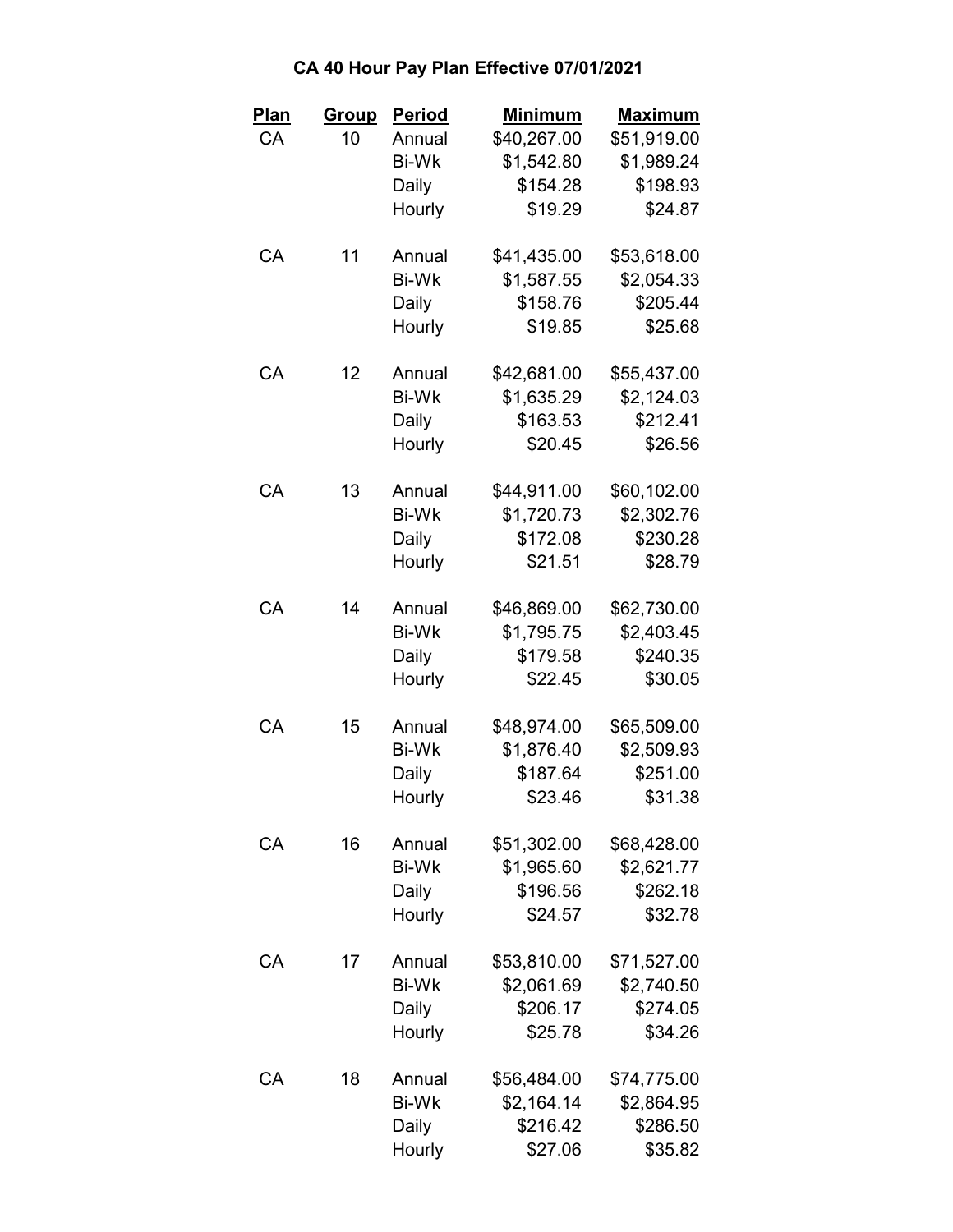| Plan | Group | <b>Period</b> | <b>Minimum</b> | <b>Maximum</b> |
|------|-------|---------------|----------------|----------------|
| CA   | 19    | Annual        | \$59,222.00    | \$78,170.00    |
|      |       | <b>Bi-Wk</b>  | \$2,269.05     | \$2,995.02     |
|      |       | Daily         | \$226.91       | \$299.51       |
|      |       | Hourly        | \$28.37        | \$37.44        |
| CA   | 20    | Annual        | \$62,191.00    | \$81,760.00    |
|      |       | <b>Bi-Wk</b>  | \$2,382.80     | \$3,132.57     |
|      |       | Daily         | \$238.28       | \$313.26       |
|      |       | Hourly        | \$29.79        | \$39.16        |
| СA   | 21    | Annual        | \$65,224.00    | \$85,462.00    |
|      |       | <b>Bi-Wk</b>  | \$2,499.01     | \$3,274.41     |
|      |       | Daily         | \$249.91       | \$327.45       |
|      |       | Hourly        | \$31.24        | \$40.94        |
| CA   | 22    | Annual        | \$66,998.00    | \$89,938.00    |
|      |       | <b>Bi-Wk</b>  | \$2,566.98     | \$3,445.91     |
|      |       | Daily         | \$256.70       | \$344.60       |
|      |       | Hourly        | \$32.09        | \$43.08        |
| CA   | 23    | Annual        | \$70,128.00    | \$94,064.00    |
|      |       | <b>Bi-Wk</b>  | \$2,686.90     | \$3,603.99     |
|      |       | Daily         | \$268.69       | \$360.40       |
|      |       | Hourly        | \$33.59        | \$45.05        |
| CA   | 24    | Annual        | \$73,462.00    | \$98,447.00    |
|      |       | <b>Bi-Wk</b>  | \$2,814.64     | \$3,771.92     |
|      |       | Daily         | \$281.47       | \$377.20       |
|      |       | Hourly        | \$35.19        | \$47.15        |
| CA   | 25    | Annual        | \$77,008.00    | \$103,002.00   |
|      |       | <b>Bi-Wk</b>  | \$2,950.50     | \$3,946.44     |
|      |       | Daily         | \$295.05       | \$394.65       |
|      |       | Hourly        | \$36.89        | \$49.34        |
| СA   | 26    | Annual        | \$80,764.00    | \$107,815.00   |
|      |       | <b>Bi-Wk</b>  | \$3,094.41     | \$4,130.85     |
|      |       | Daily         | \$309.45       | \$413.09       |
|      |       | Hourly        | \$38.69        | \$51.64        |
| CA   | 27    | Annual        | \$84,729.00    | \$112,842.00   |
|      |       | <b>Bi-Wk</b>  | \$3,246.33     | \$4,323.45     |
|      |       | Daily         | \$324.64       | \$432.35       |
|      |       | Hourly        | \$40.58        | \$54.05        |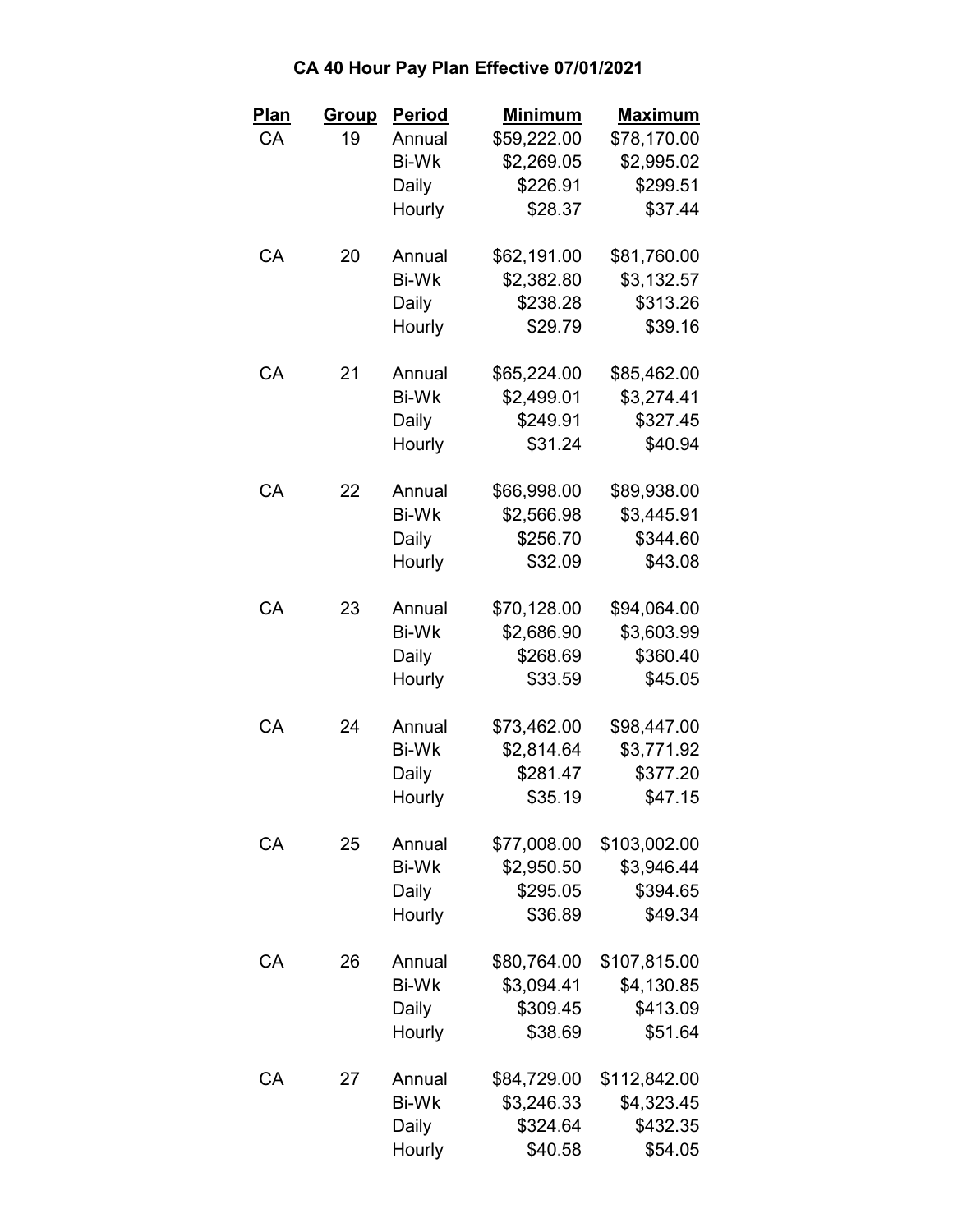| Plan | <u>Group</u> | <b>Period</b> | <b>Minimum</b> | <b>Maximum</b> |
|------|--------------|---------------|----------------|----------------|
| CA   | 28           | Annual        | \$88,964.00    | \$118,190.00   |
|      |              | <b>Bi-Wk</b>  | \$3,408.59     | \$4,528.36     |
|      |              | Daily         | \$340.86       | \$452.84       |
|      |              | Hourly        | \$42.61        | \$56.61        |
| CA   | 29           | Annual        | \$89,816.00    | \$121,174.00   |
|      |              | <b>Bi-Wk</b>  | \$3,441.23     | \$4,642.69     |
|      |              | Daily         | \$344.13       | \$464.27       |
|      |              | Hourly        | \$43.02        | \$58.04        |
| CA   | 30           | Annual        | \$93,383.00    | \$125,758.00   |
|      |              | <b>Bi-Wk</b>  | \$3,577.90     | \$4,818.32     |
|      |              | Daily         | \$357.79       | \$481.84       |
|      |              | Hourly        | \$44.73        | \$60.23        |
| CA   | 31           | Annual        | \$97,099.00    | \$130,526.00   |
|      |              | <b>Bi-Wk</b>  | \$3,720.27     | \$5,001.00     |
|      |              | Daily         | \$372.03       | \$500.10       |
|      |              | Hourly        | \$46.51        | \$62.52        |
| CA   | 32           | Annual        | \$100,964.00   | \$135,435.00   |
|      |              | <b>Bi-Wk</b>  | \$3,868.36     | \$5,189.09     |
|      |              | Daily         | \$386.84       | \$518.91       |
|      |              | Hourly        | \$48.36        | \$64.87        |
| СA   | 33           | Annual        | \$104,992.00   | \$140,544.00   |
|      |              | <b>Bi-Wk</b>  | \$4,022.69     | \$5,384.83     |
|      |              | Daily         | \$402.27       | \$538.49       |
|      |              | Hourly        | \$50.29        | \$67.32        |
| CA   | 34           | Annual        | \$109,283.00   | \$145,953.00   |
|      |              | <b>Bi-Wk</b>  | \$4,187.09     | \$5,592.07     |
|      |              | Daily         | \$418.71       | \$559.21       |
|      |              | Hourly        | \$52.34        | \$69.91        |
| СA   | 35           | Annual        | \$113,737.00   | \$151,510.00   |
|      |              | <b>Bi-Wk</b>  | \$4,357.74     | \$5,804.99     |
|      |              | Daily         | \$435.78       | \$580.50       |
|      |              | Hourly        | \$54.48        | \$72.57        |
| CA   | 36           | Annual        | \$118,434.00   | \$157,366.00   |
|      |              | <b>Bi-Wk</b>  | \$4,537.71     | \$6,029.35     |
|      |              | Daily         | \$453.78       | \$602.94       |
|      |              | Hourly        | \$56.73        | \$75.37        |